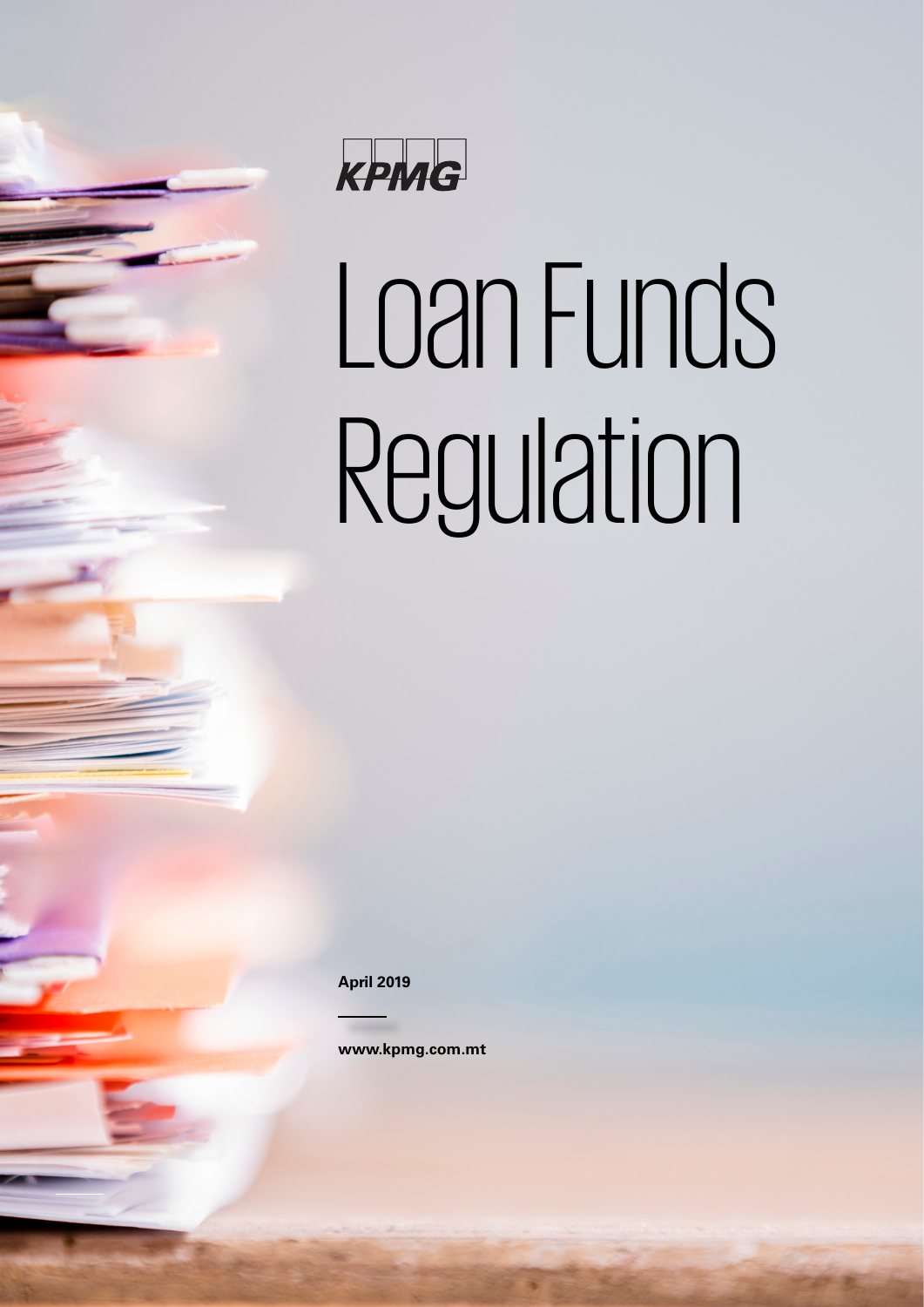Triggered by a number of enquiries relating to the regulation of loan funds in Malta, on 21 May 2015 the Malta Financial Services Authority ("MFSA") issued an updated set of Investment Services Rules (the "Rules") applicable to collective investment schemes authorized to invest through loans (also referred to as Loan Funds). Given that lending is a core banking function, the Rules draw on the MFSA Banking Rules in order to address the areas of risk in a manner that ensures consistency with the Banking Act.

The Rules essentially answer the question many have been asking themselves: Can a fund give loans? Maltese funds in possession of a collective investment scheme license structured in terms of these new rules may now give loans to other entities, subject to criteria listed therein. This is a marked improvement from the previous situation where funds were only permitted to invest in securities or other physical assets. The Rules permitting collective investment schemes to invest through loans are currently applicable to Alternative Investor Funds ("AIF") and Professional Investor Funds ("PIF").

The majority of a Loan Fund's assets (at least 70%) are to be invested 'through loans'. The remaining 30% may be invested in liquid securities. The Loan Fund Rules defines 'investing through loans' as covering both:

- direct origination of loans by the fund; and
- acquiring portfolios of loans or a direct interest in loans that result in a direct legal relationship between the fund as lender on the one hand and the borrower on the other.

### Investment and Lending Restrictions

The Rules prohibit a Loan Fund or its manager from using leverage, short selling techniques and the re-use of collateral. There are also certain diversification requirements and in fact a Loan Fund is not allowed to invest more than 10% of its capital in a single undertaking. A Loan Fund is also prohibited from investing more than 10% of its capital in units or shares of one or several other Loan Funds provided that these funds operate within the same investment restrictions applicable (subject to an aggregate limit of 20% in units of such funds), and may not own more than 25% of units of shares of any single Loan Fund. Cash borrowing for liquidity purposes is permitted, subject to certain restrictions, and may not exceed 30% of the fund's capital. Cross sub-fund investment is permitted subject to a 25% cap across all sub-funds of the same umbrella fund.

Loan Funds may lend solely and exclusively to unlisted companies and SMEs; financial undertakings are ineligible to receive financing from a Loan Fund. Entities which are eligible to receive loans in terms of the Rules are prohibited from transferring any loans so received to a third party.

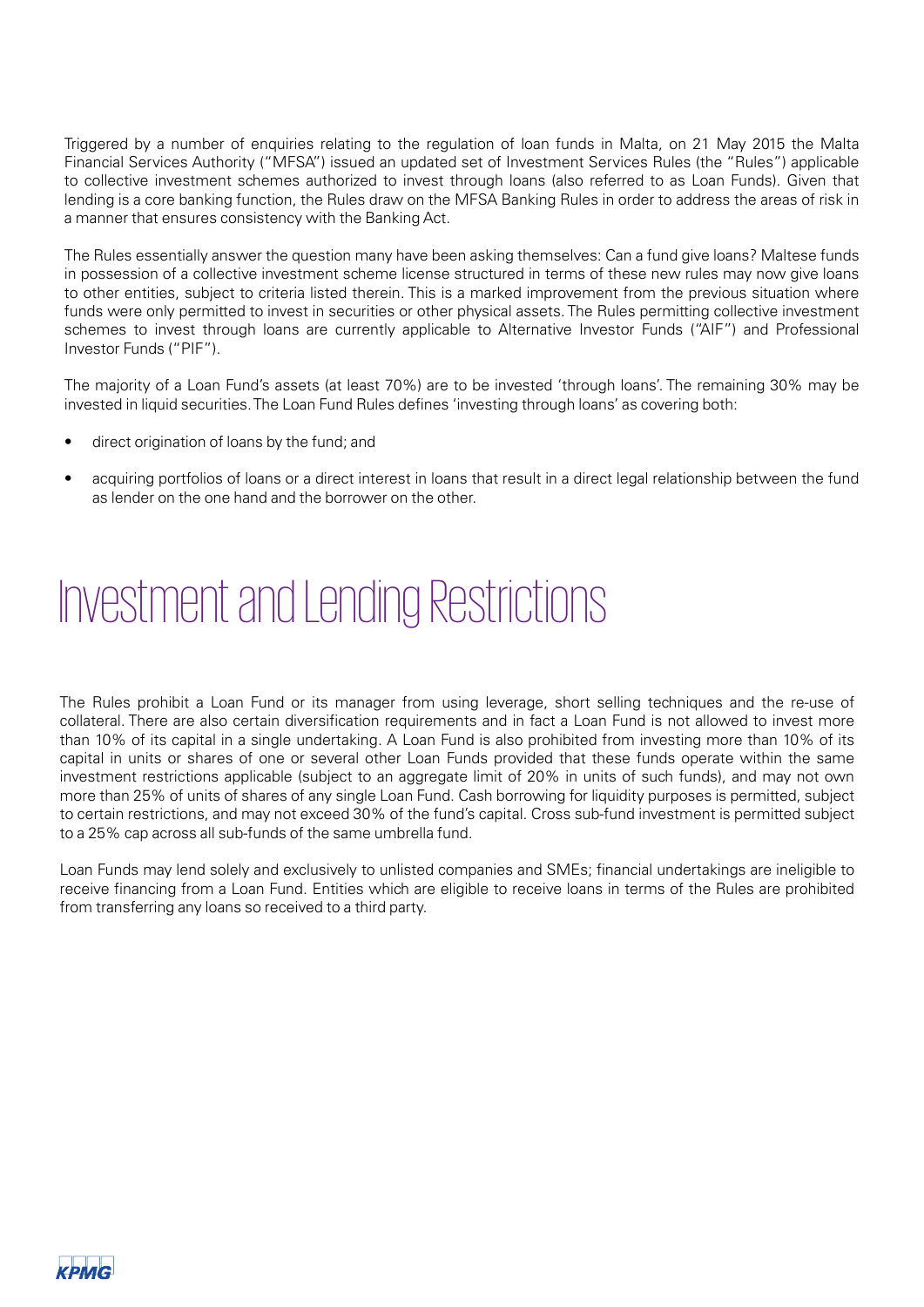# Requirements for Closed-ended Funds, and the Target Investors

The Rules provide that Loan Funds are to be constituted as closed-ended funds with a fixed duration. The Rules allow such funds to exceptionally permit redemptions on an annual basis provided that the auditors confirm that the fund has excess liquidity. Loan Funds may only attract investors that qualify as professional clients under MiFID II or who elect to be treated as professional clients and commit to invest at least €100,000, and thus meet the criteria of a Qualifying Investor.

#### Service Providers

A Loan Fund is required to appoint a fund manager (unless self-managed), a custodian, an auditor, a compliance officer and a money laundering reporting officer. The fund manager may be a de minimis fund manager licensed in terms of the Investment Services Act (the "Act"), a fund manager authorised in terms of the AIFMD and licensed in terms of the Act, a de minimis fund manager authorised/registered in another member state or a fund manager authorised/ licensed in a recognised jurisdiction. Irrespective of whether the Loan Fund is licensed as a PIF or an AIF, the manager (or in the case of a self-managed Loan Fund, the Loan Fund itself) will be responsible for portfolio management and risk management of the Loan Fund as well as other permitted services. The MFSA requires the fund manager to be in possession of the necessary skills and expertise to ensure that lending decisions are effected properly. The fund manager is also required to establish a credit risk strategy in proportion to the scope and sophistication of the Loan Fund's activities. The fund manager needs to comply with the applicable sections of the Investment Services rules for Investment Services Providers together with other Rulebooks being the Standard Licence Conditions prescribed in the Investment Services Rules for Professional Investor Funds/ Investment Services Rules for Alternative Investment Funds as the case may be. Furthermore, the manager must ensure that the scheme maintains a minimum liquid- asset proportion.

#### Credit Risk and Liquidity Management Policies

Loan Funds (or the Fund Manager) are expected to put in place policies on credit risk, credit provisioning and large exposures in proportion with the sophistication of the Loan Fund's activities. Such policies will include a risk appetite statement and address items such as structuring of credit limits and portfolio mix. A liquidity management system and procedures are required to be put in place to monitor liquidity risk of the fund.